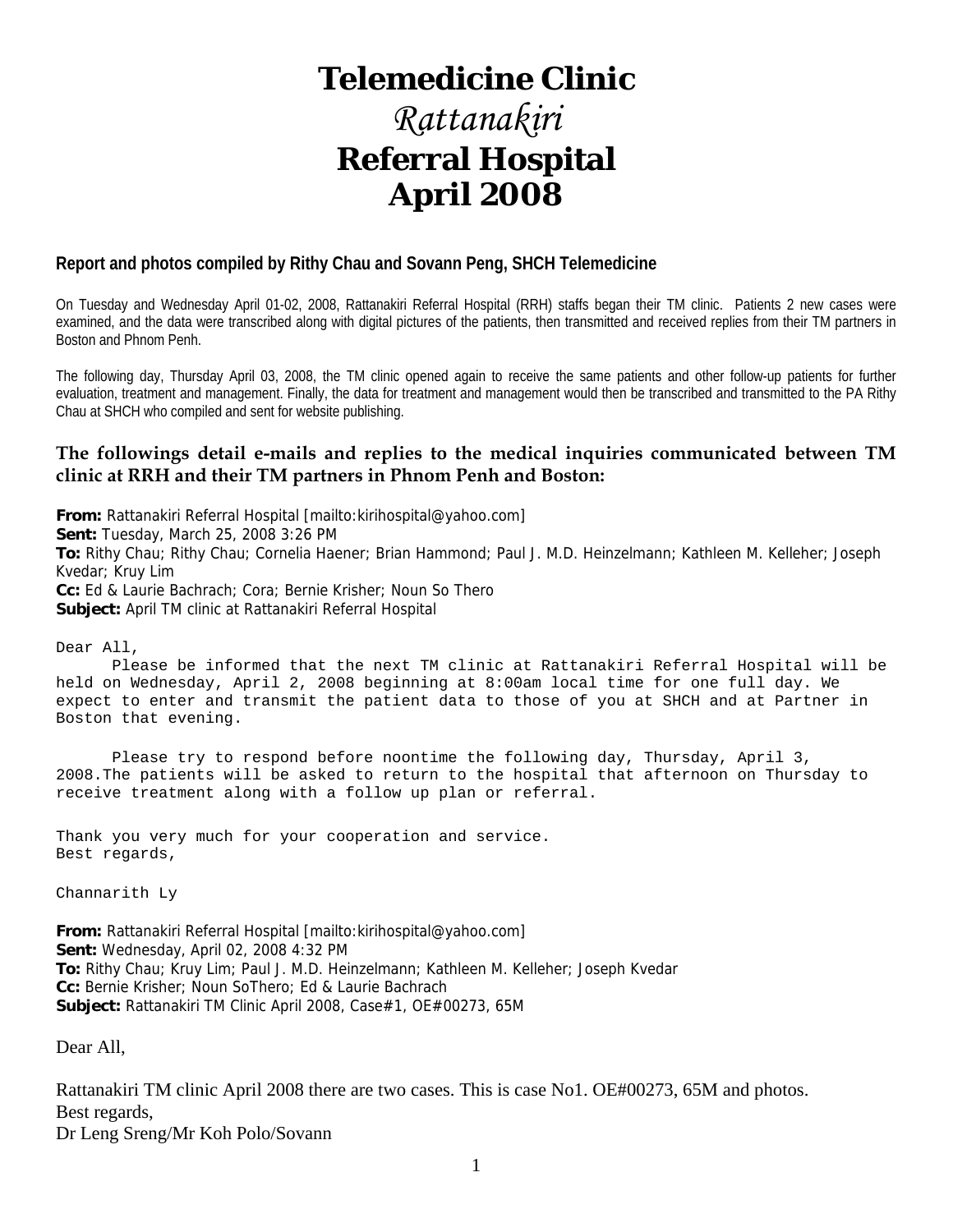### **Rattanakiri Provincial Hospital Telemedicine Clinic with Sihanouk Hospital Center of HOPE and Partners in Telemedicine**



#### **Patient: OE#00273, 65M (Village I)**

**Chief Complaint:** Burning pain on both feet x 3monhts

**HPI:** 6 years ago, he presented with symptoms of both knees pain, burning sensation, without swelling, erythema, stiffness, he went to local private clinic and was told he has arthritis and treated him with steroid injection, then the pain became relieved. Three years later the pain on both knees developed again without symptoms of inflammation and he got treatment with Indomethacin prn. These three months, he developed with burning pain on both feet and fingers. He got treatment with pain killer and Vitamin but it didn't help him with his pain. This one month, He applied alnagesic med pad on both feet and it help release his pain. He denied

of dizziness, SOB, HA, fever, chest pain, palpitation, GI problem, dysuria, hematuria, stool with blood or mucus, edema.

|                                              |            | <b>ROS:</b> He noticed polydypsia, polyuria, fatigue during this one year |  |                                                                                             |
|----------------------------------------------|------------|---------------------------------------------------------------------------|--|---------------------------------------------------------------------------------------------|
| <b>Medication:</b><br><b>Allergies: NKDA</b> | 2. Vitamin | 1. Pain killer prn                                                        |  |                                                                                             |
|                                              |            |                                                                           |  | <b>Social Hx:</b> Smoking 20cig/d over 20y, drinking alcohol casually, Stopped both for 20y |
| <b>Family Hx: None</b>                       |            |                                                                           |  |                                                                                             |
|                                              |            | <b>PMH:</b> Remote malaria                                                |  |                                                                                             |



| <b>General: Look stable</b> |  |
|-----------------------------|--|

**HEENT:** No oropharyngeal lesion, pink conjunctiva, no neck mass, no lymph node palpable, no JVD

**Chest:** CTA bilaterally, no rale, no rhonchi; H RRR, no murmur

**Abdomen:** Soft, no tender, no distension, (+) BS, no HSM, no surgical scar

**Extremity/Skin:** On knee, ankle, and foot joints, normal ROM, no swelling, no erythema, no stiffness, no tender, no skin rash, no foot wound

**MS/Neuro:** MS +5/5, motor intact, loose sensory with light touch on socket and gloves, other intact, DTRs +2/4

#### **Lab/Studies done today:**

On April 01, 2008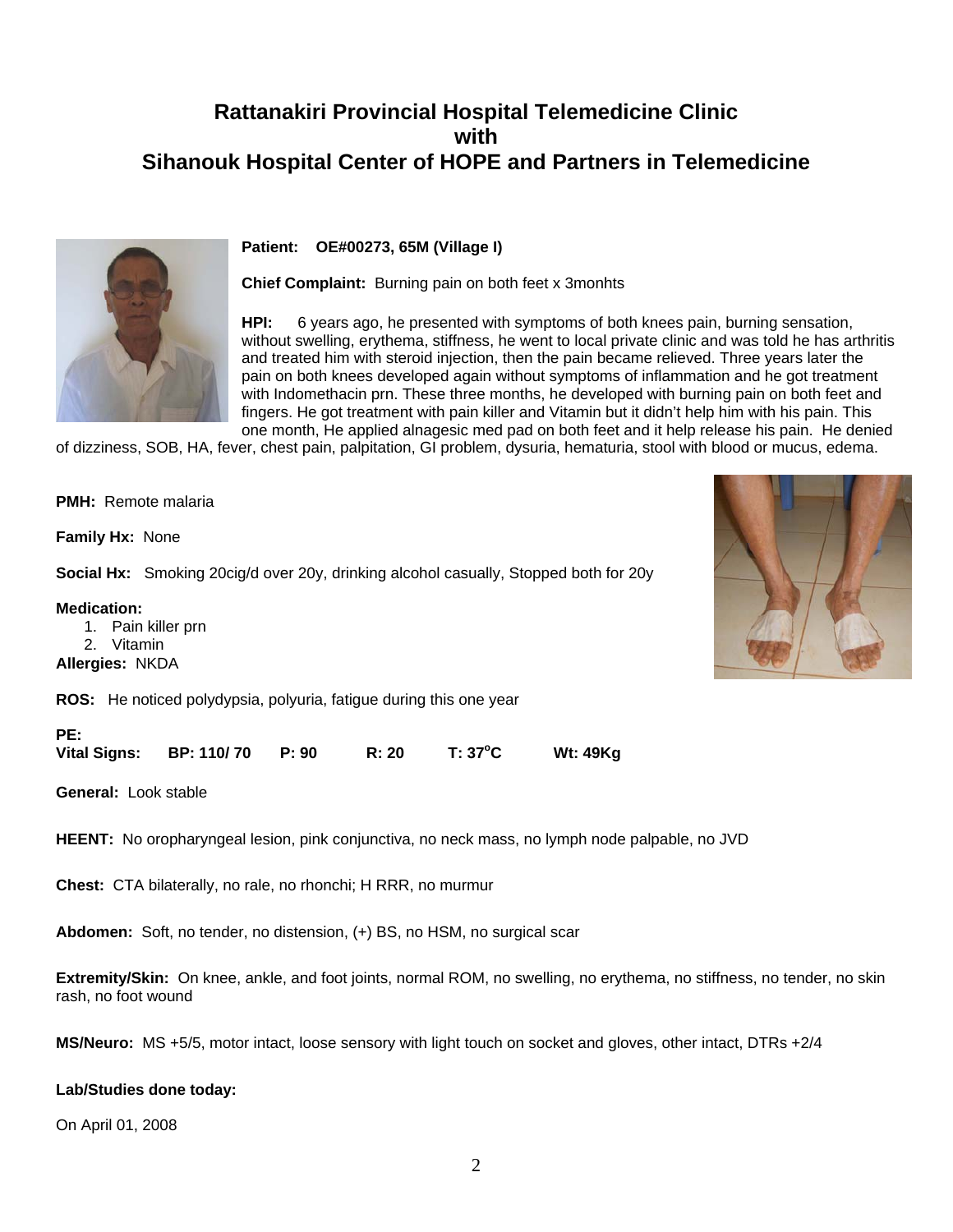RBS: 390mg/dl; UA: Gluc 4+

| Gluco = <mark>331.1</mark> | $[75 - 115mg/d]$    |
|----------------------------|---------------------|
| Creat = <mark>11.5</mark>  | $[0.6 - 1.1$ mg/dl] |

#### **Assessment:**

- 1. DMII with PNP
- 2. Renal Failure??

#### **Plan:**

- 1. Glibenclamide 5mg 1t po bid for one month
- 2. Captopril 25mg 1/4t po qd for one month
- 3. ASA 300mg 1/4t po qd for one month
- 4. Amitriptylin 25mg 1/2t po qhs for one month
- 5. MTV 1t po qd for one month
- 6. Diabetic diet education, regular exercise and foot care
- 7. Draw blood for Electrolyte, BUN, Creat, Gluc, HbA1C at SHCH

#### **Comments/Notes: Do you agree with my assessment and plan?**

#### **Examined by: Nurse Sovann Peng Date: April 01, 2008**

Please send all replies to [kirihospital@yahoo.com](mailto:kirihospital@yahoo.com) and cc: to [tmed\\_rithy@online.com.kh](mailto:tmed_rithy@bigpond.com.kh) . *The information transmitted in this e-mail is intended only for the person or entity to which it is addressed and may contain confidential and/or privileged material. Any review, retransmission, dissemination or other use of or taking of any action in reliance upon, this information by persons or entities other than the intended recipient is prohibited. If you received this e-mail in error, please contact the sender and delete material from any computer.*

**From:** Cusick, Paul S.,M.D. [mailto:PCUSICK@PARTNERS.ORG] **Sent:** Thursday, April 03, 2008 4:24 AM **To:** Fiamma, Kathleen M.; kirihospital@yahoo.com **Cc:** tmed\_rithy@online.com.kh **Subject:** RE: Rattanakiri TM Clinic April 2008, Case#1, OE#00273, 65M

This indeed sounds like diabetes and diabetic neuropathy and diabetic nephropathy.

I think that your choice of medication for diabetes, neuropathic pain and ACEI are good ones.

Assess response in next 1-3 months.

Paul

**From:** Rattanakiri Referral Hospital [mailto:kirihospital@yahoo.com] **Sent:** Wednesday, April 02, 2008 4:53 PM **To:** Rithy Chau; Kruy Lim; Paul J. M.D. Heinzelmann; Kathleen M. Kelleher; Joseph Kvedar **Cc:** Bernie Krisher; Noun SoThero; Ed & Laurie Bachrach **Subject:** Rattanakiri TM Clinic. April 2008, Case #2 NP#00274, 13F

Dear All,

This is case #2, NP#00274, 13F and photos. Please reply to cases before Thursday afternoon. Thank you very mouch for your cooporation and support in this project.

Best regards, Dr Leng Sreng/Koh Polo/Sovann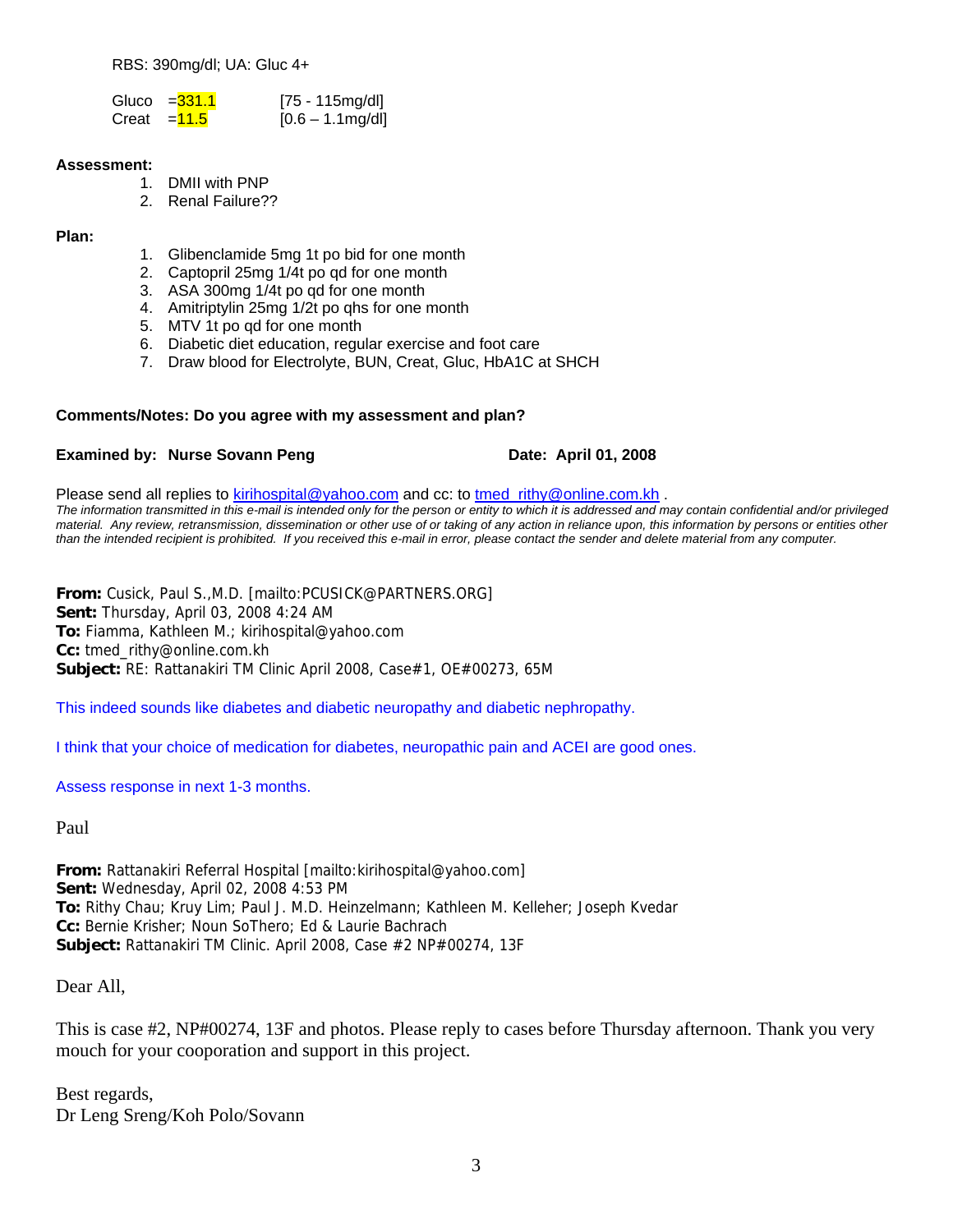### **Rattanakiri Provincial Hospital Telemedicine Clinic with Sihanouk Hospital Center of HOPE and Partners in Telemedicine**





**Chief Complaint:** Pale, headaches, dizziness, asthenia x 3months

**HPI:** 13F presented with symptoms of pale, headaches, asthenia, and dizziness. She was brought for lab test at private clinic and was told she has increase WBC and low Hb. She was treated with Amoxicillin, Vitamin and Paracetamol bid for 5d. Her condition became worse, on February 10, 2008, Her mother brought her to Kuntha Bopha hospital in Phnom Penh and told she has pulmonary TB and RBC is not enough produced and she need treatment for 6 months with TB medication and Prednisolone 13tabs. She got transfusion 2 units of blood in Phnom

**C Wt: 35Kg**

Penh. She was discharged from Hospital and follow up in one month. 17d later, her symptoms became worse with itching, echymosis, epigastric pain, dyspnea, nausea, vomiting, dizziness, pale and stool with mucus and blood. She was admitted to provincial hospital and got transfusion 2 units of blood, and treated with Prednisolone 5mg 8tabs qd, MTV, and cimetidine 400mg.

**PMH:** No past surgical history, no injury

**Family Hx:** Unremarkable

**Social Hx:** No smoking, no alcohol drinking

#### **Medication:**

- 1. Prednisolone 8tab qd
- 2. MTV 1t po qd
- 3. Cimetidine 400mg

**Allergies:** NKDA

**ROS:** Pale conjunctiva, general echymosis

**PE:** 

Vital Signs: BP: 100/ 40 P: 100 R: 24 T: 37.5<sup>°</sup>C

**General:** Look sick

**HEENT:** No oropharyngeal lesion, severe pale conjunctiva, no icterus, no neck mass, no lymph node palpable, echymosis on oromucosa

**Chest:** CTA bilaterally, no rale, no rhonchi; H RR, tachycardia, 2+ systolic murmur, loudest at pulmonic area

**Abdomen:** Soft, no distension, (+) BS, no HSM, no surgical scar, epigastric pain

**Musculoskeletal:** Unremarkable

**Neuro:** MS +5/5, motor and sensory intact, DTRs +4/4

**Lab/Studies done today:** 







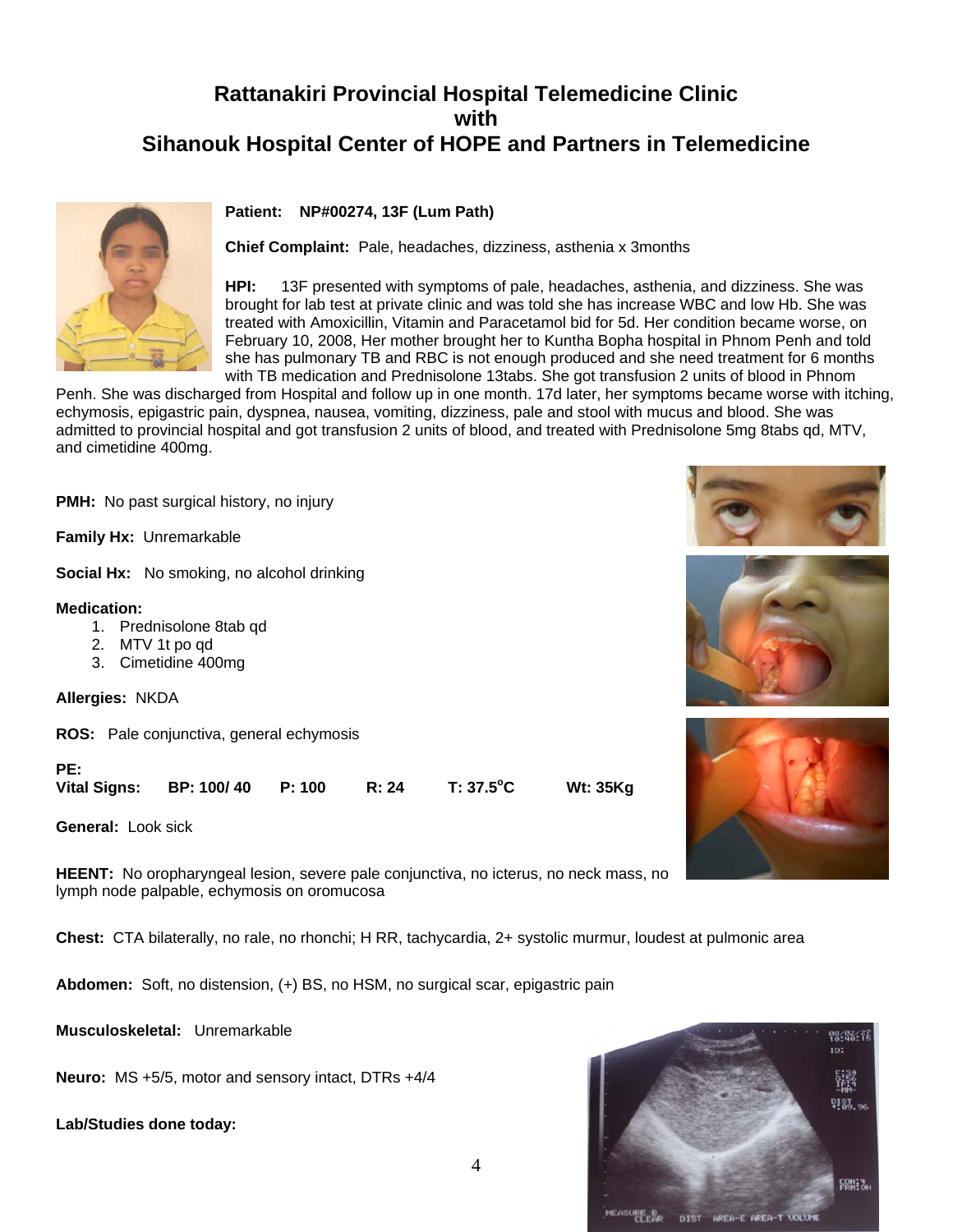

#### Abd ultrasound: no conclusion

#### EKG attached

#### **Assessment:**

- 1. Gastritis due to Prednisolone
- 2. Severe Anemia
	- a) Aplastic Anemia?
	- b) Thalassemia?
	- c) AML?
	- d) Autoimmune hemolytic anemia
- 3. VHD??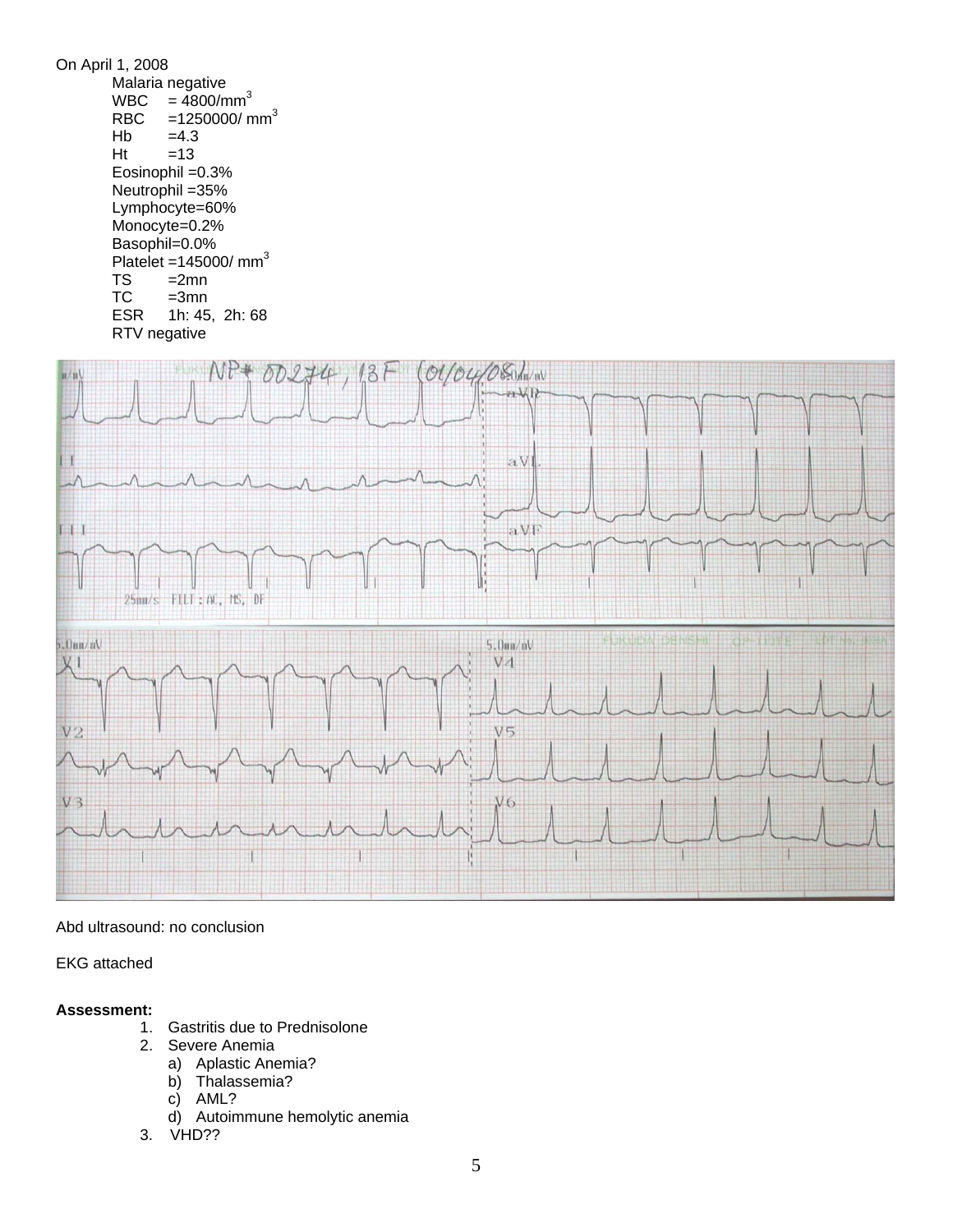#### **Plan:**

- 1. Famotidine10mg 1t po qhs for one month
- 2. MTV 1t po qd for one month
- 3. Paracetamol 500mg 1t po qid prn
- 4. Draw blood for CBC, Lyte, BUN, Creat, Gluc, Peripheral smear, Reticulocyte count, ESR, Hep B, Hep C, and TSH, ASLO at SHCH

#### **Comments/Notes: Do you agree with my assessment and plan?**

#### **Examined by: Dr. Leng Sreng Date: April 01, 2008**

Please send all replies to [kirihospital@yahoo.com](mailto:kirihospital@yahoo.com) and cc: to [tmed\\_rithy@online.com.kh](mailto:tmed_rithy@bigpond.com.kh) .

*The information transmitted in this e-mail is intended only for the person or entity to which it is addressed and may contain confidential and/or privileged material. Any review, retransmission, dissemination or other use of or taking of any action in reliance upon, this information by persons or entities other than the intended recipient is prohibited. If you received this e-mail in error, please contact the sender and delete material from any computer.*

**From:** Rattanakiri Referral Hospital [mailto:kirihospital@yahoo.com] **Sent:** Thursday, April 03, 2008 11:20 AM **To:** Kathleen M. Kelleher **Cc:** Bernie Krisher; Noun SoThero; Ed & Laurie Bachrach; Rithy Chau **Subject:** Rattanakiri TM April 2008 case received

Dear Kathy,

I have received one answer of case OE#00273, 65M from you for now. Please sending answer of other one case when you got the answer of it.

Best regards, Sovann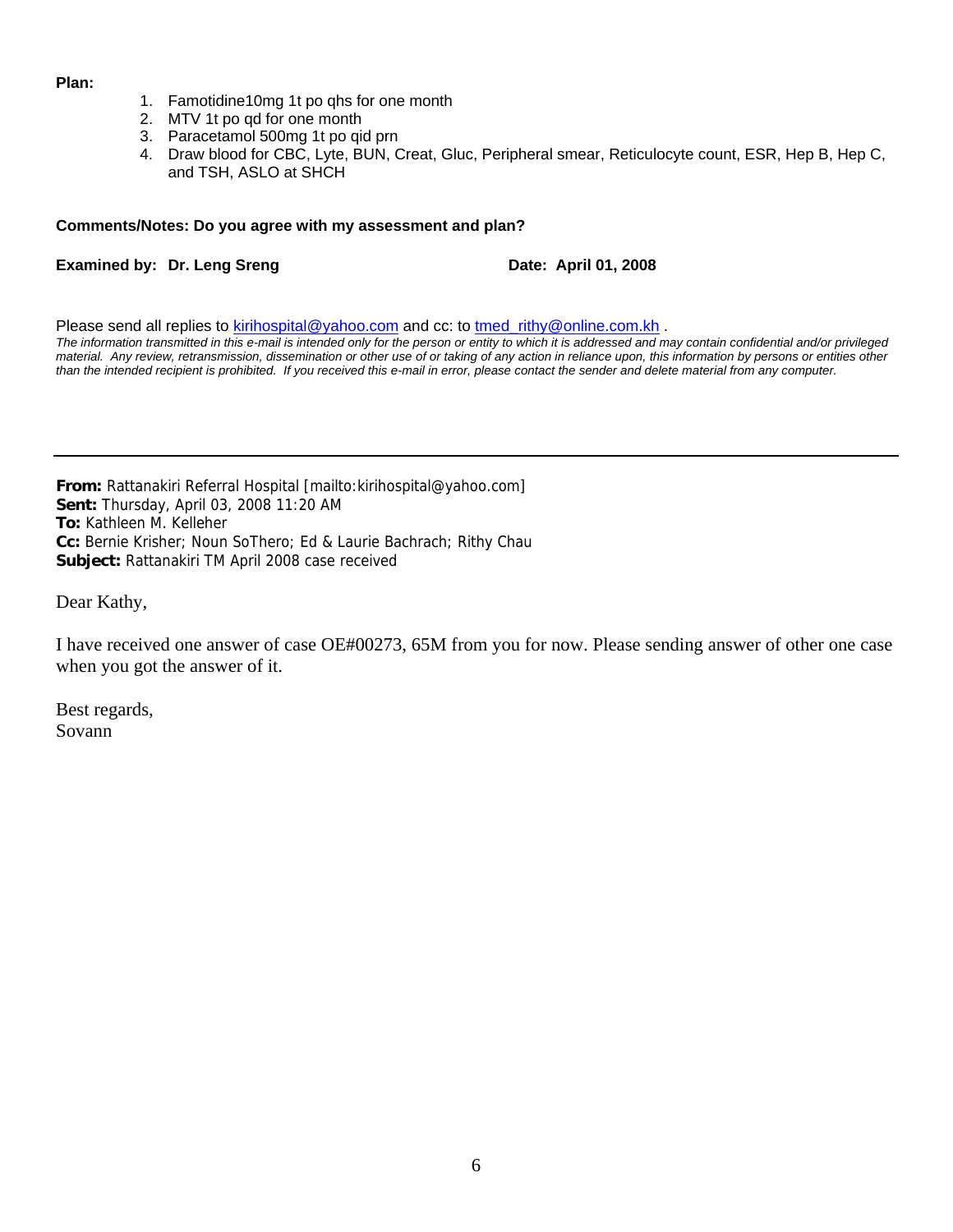# **Thursday, April 03, 2008**

## **Follow-up Report for Rattanakiri TM Clinic**

There were 2 new patients seen during this month TM clinic at Rattanakiri Referral Hospital (RRH). The data of 2 cases was transmitted and received replies from both Phnom Penh and Boston, and other 15 patients came for follow up and refill medication. Per advice sent by Partners in Boston and Phnom Penh Sihanouk Hospital Center of HOPE as well as advices from PA Rithy on site, the following patients were managed and treated per local staff:

[Please note that in general the practice of dispensing medications at RRH for all patients is usually limited to a maximum of 7 days treatment with expectation of patients to return for another week of supplies if needed be. This practice allows clinicians to monitor patient compliance to taking medications and to follow up on drug side effects, changing of medications, new arising symptoms especially in patients who live away from the town of Banlung and/or illiterate. Nearly all medications and some lab tests not available/done at RRH are provided by SHCH to TM patients at no cost]

## **Treatment Plan for Rattanakiri TM Clinic April 2008**

#### **1. OE#00273, 65M (Village I)**

#### **Diagnosis:**

1. DMII with PNP

#### **Treatment:**

- 1. Glibenclamide 5mg 1t po bid for one month (#100)
- 2. Captopril 25mg 1/4t po qd for one month (buy)
- 3. ASA 300mg 1/4t po qd for one month (#15)
- 4. Amitriptylin 25mg 1/2t po qhs for one month (buy)
- 5. MTV 1t po qd for one month (buy)
- 6. Diabetic diet education, regular exercise and foot care
- 7. Draw blood for Electrolyte, BUN, Creat, Gluc, HbA1C at SHCH

#### **Lab Result on April 03, 2008**

| Na             | $=140$  | $[135 - 145]$ |
|----------------|---------|---------------|
| ĸ.             | $=4.5$  | $[3.5 - 5.0]$ |
| CI.            | $=101$  | $[95 - 110]$  |
| BUN            | $=3.4$  | $[0.8 - 3.9]$ |
| Creat          | $= 94$  | $[53 - 97]$   |
| Gluc           | $=11.9$ | $[4.2 - 6.4]$ |
| $HbA1C = 14.4$ |         | [4 – 6]       |

**SHCH Recommendations: increase Glibenclamide 5mg to 2 tab po bid and recheck FBS and HbA1C in 3 mo.** 

#### **2. NP#00274, 13F (Lum Path)**

#### **Diagnosis:**

- 1. Gastritis due to Prednisolone
- 2. Severe Anemia
	- a. Aplastic Anemia?
	- b. Thalassemia?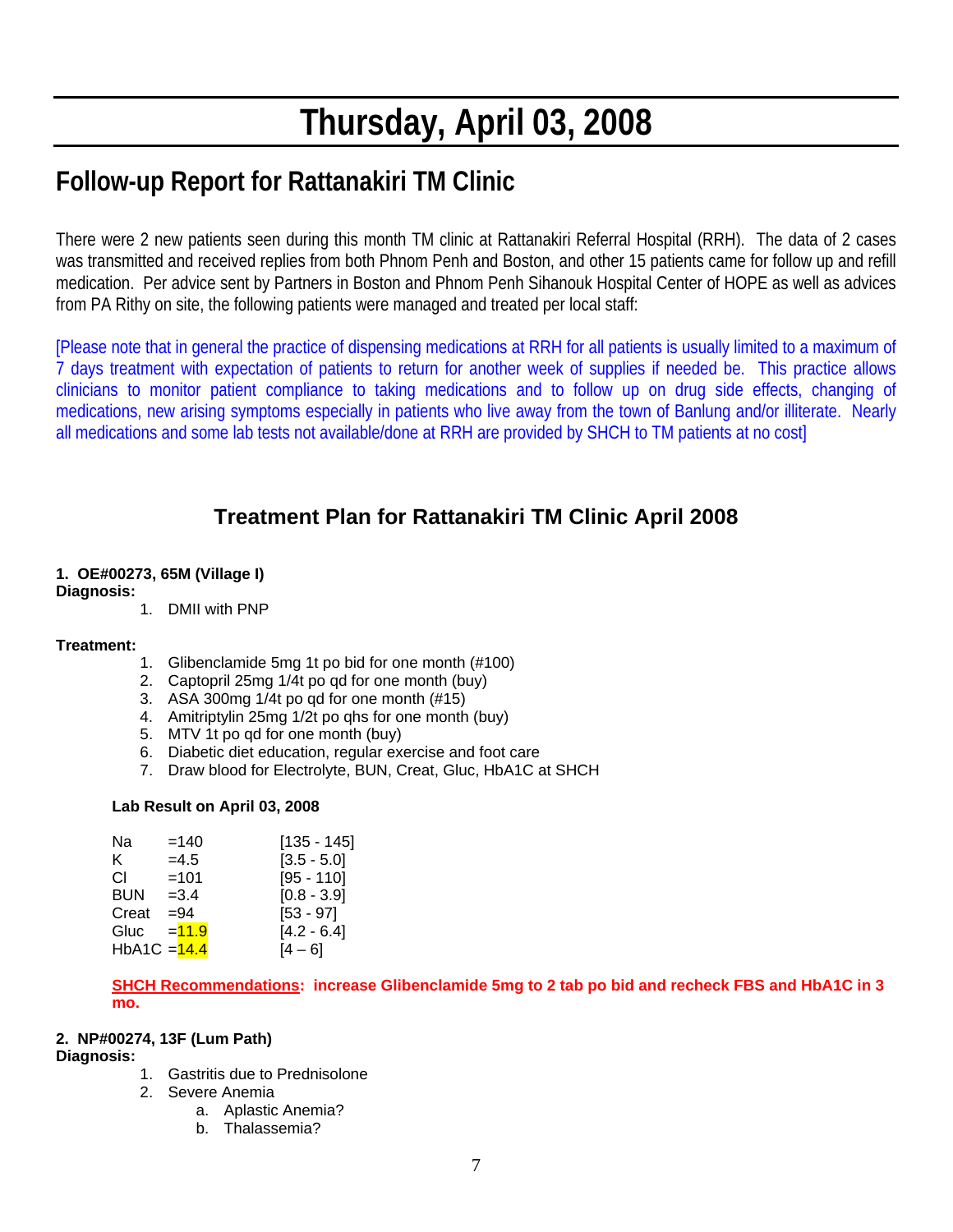- c. AML?
- d. Autoimmune hemolytic anemia
- 3. VHD?

#### **Treatment:**

- 1. Prednisolone 5mg 6t po qd
- 2. Draw blood for CBC, Lyte, BUN, Creat, Gluc, Peripheral smear, Reticulocyte count, ESR, Hep B, Hep C, and ASLO at SHCH

#### **Lab Result on April 03, 2008**

| <b>WBC</b><br>RBC<br>Hb<br>Ht<br><b>MCV</b><br><b>MCH</b> | $= 2.8$<br>$= 1.9$<br>$= 4.8$<br>$= 15$<br>$= 77$<br>$= 26$ | $[4 - 11 \times 10^9/\text{L}]$<br>$[3.9 - 5.5x10^{12}/L]$<br>$[12.0 - 15.0g/dL]$<br>$[35 - 47\%]$<br>$[80 - 100$ fl]<br>$[25 - 35pg]$ | Na<br>Κ<br>СI<br><b>BUN</b><br>Creat<br>Gluc | $=137$<br>$=4.0$<br>$= 97$<br>$=1.6$<br>$=77$<br>$= 5.5$ | $[135 - 145]$<br>$[3.5 - 5.0]$<br>$[95 - 110]$<br>$[0.8 - 3.9]$<br>[44 - 80] |
|-----------------------------------------------------------|-------------------------------------------------------------|----------------------------------------------------------------------------------------------------------------------------------------|----------------------------------------------|----------------------------------------------------------|------------------------------------------------------------------------------|
| $MHCH = 33$<br>Plt<br>Lym                                 | $=$ 10<br>$=2.3$                                            | $[30 - 37\%]$<br>$[150 - 450x10^9/L]$<br>$[1.0 - 4.0x10^9/L]$                                                                          |                                              |                                                          | $[4.2 - 6.4]$                                                                |

|                            | Na         | $=137$  | $[135 - 145]$ |
|----------------------------|------------|---------|---------------|
| /L]<br>0 <sup>12</sup> /L] | ĸ.         | $=4.0$  | $[3.5 - 5.0]$ |
| )g/dL]                     | СI         | $= 97$  | $[95 - 110]$  |
|                            | <b>BUN</b> | $=1.6$  | $[0.8 - 3.9]$ |
|                            | Creat      | $=77$   | [44 - 80]     |
|                            | Gluc       | $= 5.5$ | $[4.2 - 6.4]$ |

#### **Differential count**

| Neutrophil (segs)    | $= 10$ | $[36 - 66]$ |
|----------------------|--------|-------------|
| Lymphocyte           | $= 89$ | $[24 - 44]$ |
| Atypical Lymphocytes | - =1   |             |

#### **RBC Morphology**

Elliptocytes  $1+$ Schistocytes  $1+$ Hypochromic  $2+$ Microcyte 3+

Reticulocyte count  $=0.5$  [0.5 – 1.5] Platelet confirmed by smear: decreased

HBs-Ag Non-reactive

- HCV Non-reactive
- HIV negative (per test done at RRH on 2 Apr 08)

ESR is not done due to sample late arrival

#### **SHCH Recommendations:**

**Dx: Aplastic Anemia Tx: Cyclophosphamide 200mg/Kg Prednisolone 5mg 2t po qd x 2 weks , then 1t po qd x 2 weeks, then stop Omeprazole 20mg 1 cap po qhs x 1 mo Albendazole 200mg 2t po bid x 5d MTV 1t po qd Check RFT, BP qmonth and if required more transfusions, check Ferritin level** 

### **Patient who came for follow up and refill medication**

**1. NH#00010, 53F (Village III) Diagnosis:**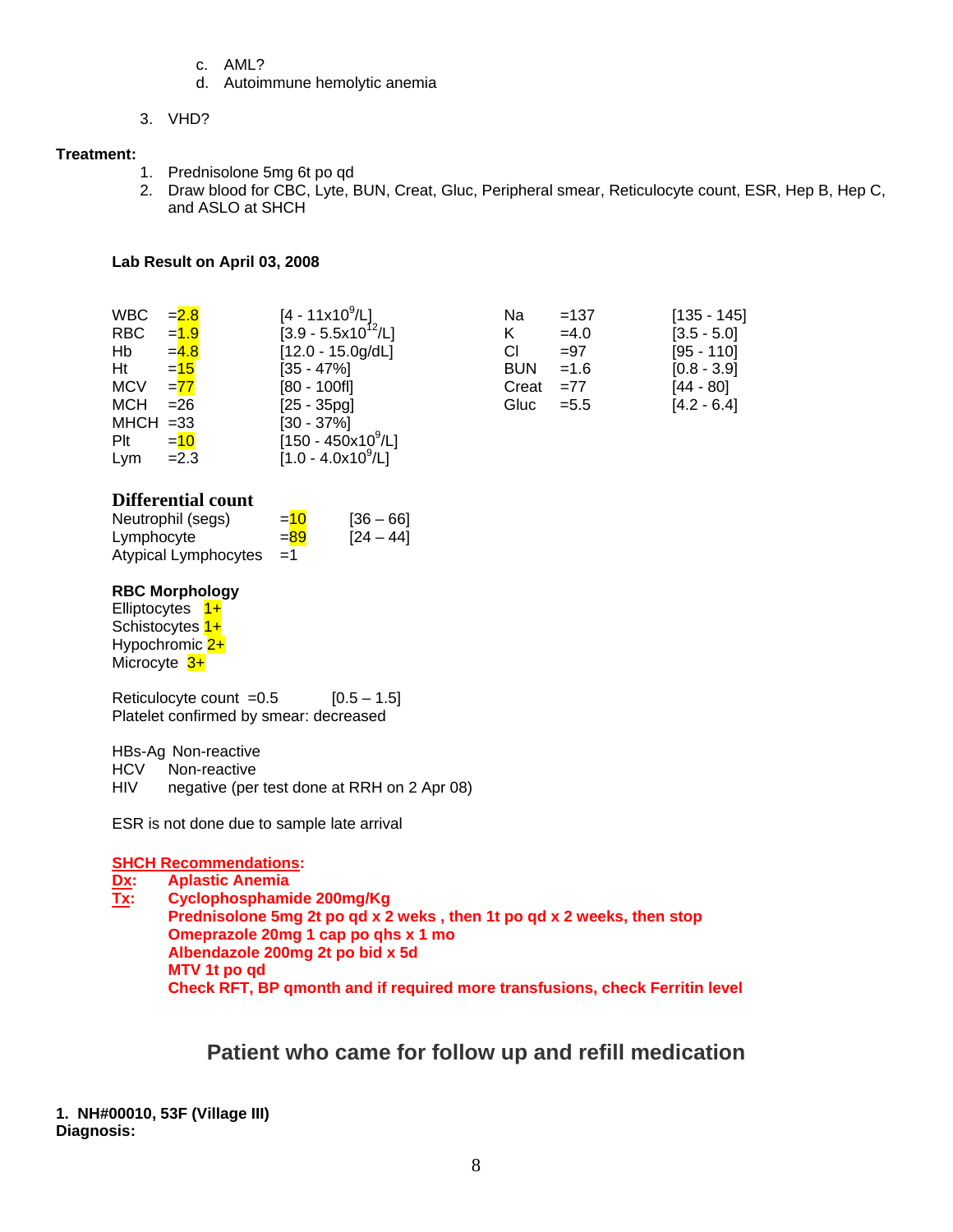- 1. HTN
- 2. DMII
- 3. LVH
- 4. Aortic Insufficiency?
- 5. Aortic Stenosis?

#### **Treatment:**

- 1. Atenolol 50mg 1t po bid
- 2. Chlorpropramide 1t po bid
- 3. ASA 300mg 1/4t po qd
- 4. Captopril 25mg 1t po tid
- 5. HCTZ 25mg 2t po qd
- 6. Recheck Creat, Gluc, HbA1C next month

#### **2. UP#00093, 52F (Village III)**

#### **Diagnosis:**

1. Euthyroid goiter

#### **Treatment:**

- 1. Carbimazole 5mg 1t po qd
- 2. Propranolol 40mg 1/4t po bid
- 3. Draw blood for Free T4 at SHCH

#### **Lab Result on April 03, 2008**

Free T4=12.77 [9.14 – 23.81]

#### **3. MS#00144, 52M (Thmey Village)**

**Diagnosis:** 

1. DMII

#### **Treatment:**

- 1. Glibenclamide 5mg 1tab po bid
- 2. Metformin 500mg 1t po qhs
- 3. Captopril 25mg ¼ tab po qd
- 4. ASA 300mg 1/4t po qd

#### **4. PO#00148, 67F (Village III)**

#### **Diagnosis:**

- 1. HTN
	- 2. DMII with PNP

#### **Treatment:**

- 1. Metformin 500mg 1t po qhs
- 2. Glibenclamide 5mg 1t po bid
- 3. Captopril 25mg ¼t po bid
- 4. ASA 300mg ¼t po qd
- 5. Amitriptylin 25mg ½t po qhs
- 6. Furosemide 20mg 1t po qd for 7d
- 7. Draw blood for Lyte, BUN, Creat, Gluc, Tot Chole and TG at SHCH

#### **Lab Result on April 03, 2008**

| Nа    | $=145$ | $[135 - 145]$ |
|-------|--------|---------------|
| ĸ.    | $=3.9$ | $[3.5 - 5.0]$ |
| CL.   | $=108$ | $[95 - 110]$  |
| BUN   | $=2.0$ | $[0.8 - 3.9]$ |
| Creat | $= 84$ | $[44 - 80]$   |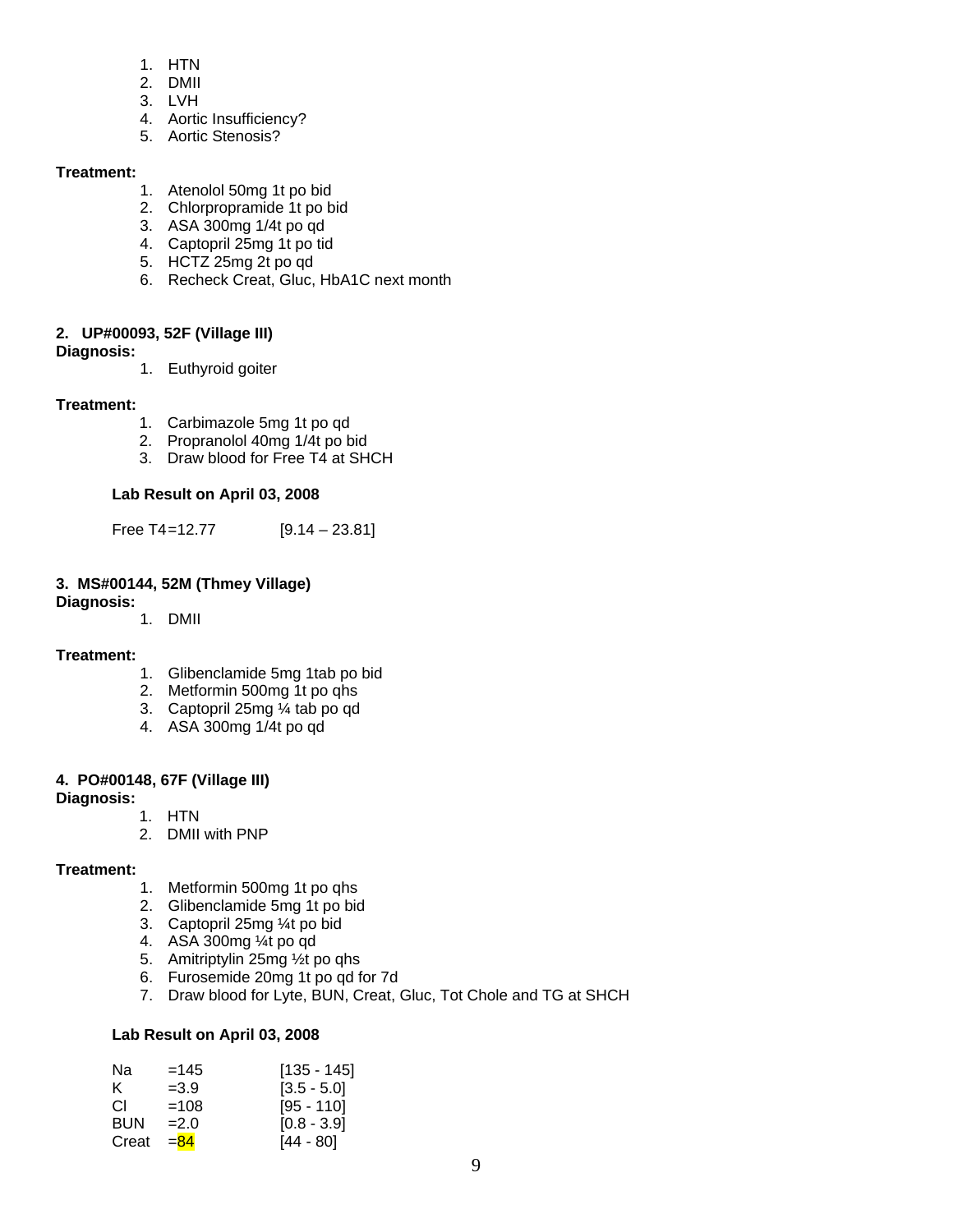| Gluc $=$ 10.6  |         | $[4.2 - 6.4]$      |
|----------------|---------|--------------------|
| T. Chol $=6.1$ |         | $\left[5.7\right]$ |
| TG -           | $= 3.0$ | $[-1.71]$          |

**SHCH Recommendations: increase Glibenclamide 5mg to 2 tab po bid, Metformin 500mg 2 tab po qhs, add Simvastatin 5mg 1 tab po qhs and recheck FBS, tot chol and HbA1C in 2 mo.** 

#### **5. PS#00149, 26F (Village I)**

#### **Diagnosis:**

1. Euthyroid Goiter

#### **Treatment:**

- 1. Carbimazole 5mg 1t po qd
- 2. Draw blood for Free T4 at SHCH

#### **Lab Result on April 03, 2008**

Free T4=13.52 [9.14 – 23.81]

#### **6. OP#00161, 78M (Village I)**

#### **Diagnosis:**

1. COPD

#### **Treatment:**

1. Salbutamol Inhaler 2puffs po bid (#2)

#### **7. SP#00238, 34F (Village I)**

#### **Diagnosis:**

- 1. Hyperthyroidism
- 2. 8 months Pregnancy

#### **Treatment:**

1. Antenatal care at health center

#### **8. SV#00256, 43M (Village I)**

#### **Diagnosis:**

1. DMII

#### **Treatment:**

- 1. Glibenclamide 5mg 2t po qd
- 2. Metformin 500mg 2t po qhs

#### **9. SS#00258, 61F (Village III)**

**Diagnosis:**

1. DMII

#### **Treatment:**

- 1. Glibenclamide 250mg 1t po qd
- 2. MTV 1t po qd
- 3. Draw blood for Gluc and HbA1C at SHCH

#### **Lab Result on April 03, 2008**

| Gluc $=5.2$   | $[4.2 - 6.4]$ |
|---------------|---------------|
| $HbA1C = 5.6$ | $[4 - 6]$     |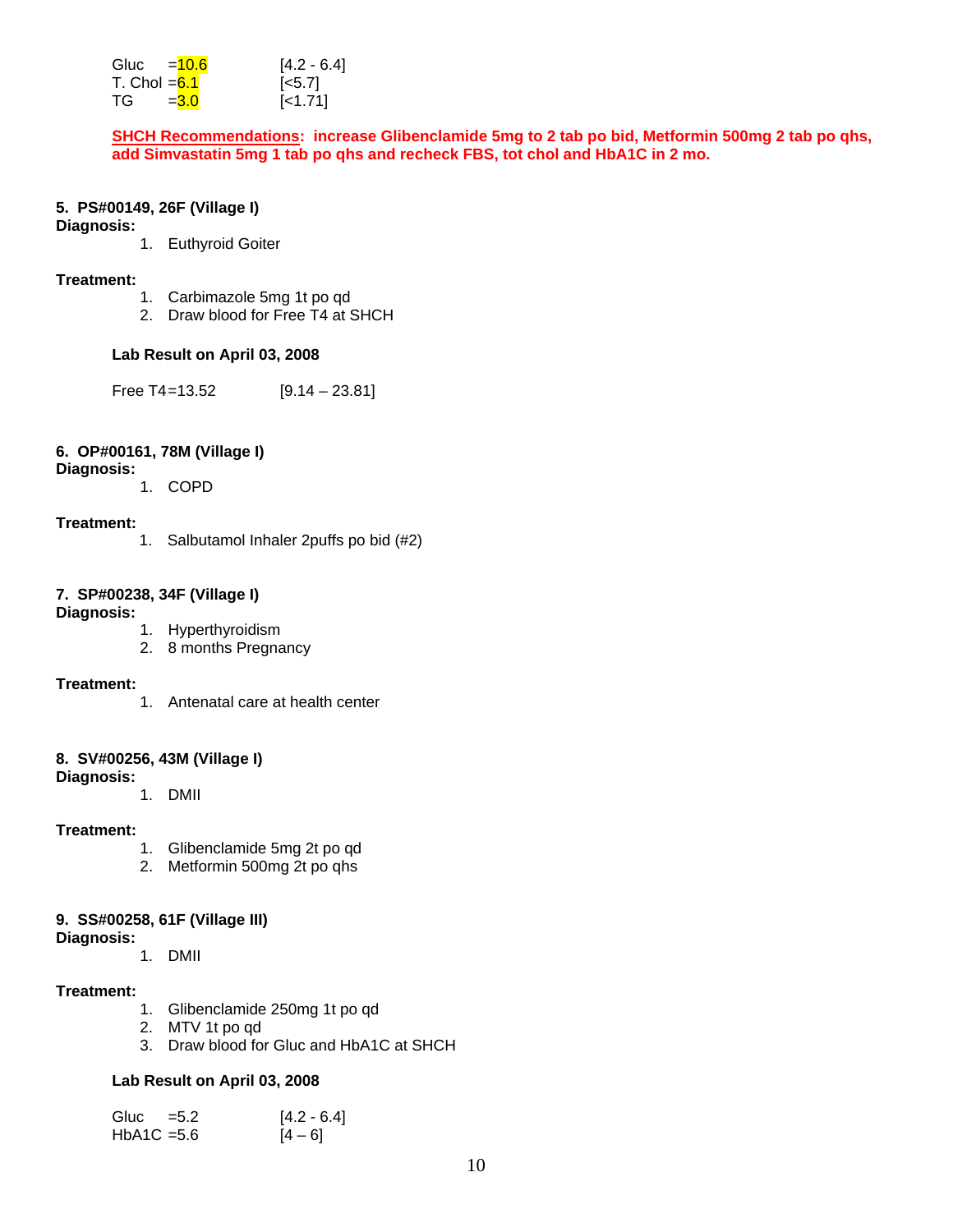#### **10. KC#00260, 44F (Village V)**

**Diagnosis:**

1. DMII

#### **Treatment:**

- 1. Metformin 500mg 1t po qhs
- 2. Glibenclamide 5mg 1t po qd
- 3. Review patient on diabetic diet and foot care

#### **11. BS#00265, 51M (Village VI)**

**Diagnosis:**

1. DMII

#### **Treatment:**

- 1. Glibenclamide 5mg 1t po qd for one month
- 2. Captopril 25mg 1/4t po bid for one month
- 3. ASA 500mg 1/4t po qd for one month
- 4. Diabetic diet education, regular exercise and foot care
- 5. Draw blood for Gluc, HbA1C at SHCH

#### **Lab Result on April 03, 2008**

Gluc  $= 7.7$  [4.2 - 6.4] HbA1C =  $13.1$  [4 – 6]

**SHCH Recommendations: increase Glibenclamide 5mg to 2 tab po bid, add Metformin 500mg 1 tab po qhs, and recheck FBS and HbA1C in 3 mo.** 

#### **12. TV#00267, 55F (Village II)**

**Diagnosis:**

- 1. DMII
- 2. Elevated BP

#### **Treatment:**

- 1. Metformin 500mg 1t po qAM and 2t po qhs
- 2. Captopril 25mg 1/4t po bid
- 3. ASA 300mg 1/4t po qd
- 4. Review on Diabetes diet, do regular exercise and foot care

#### **13. VC#00268, 66M (Bey Srok Village)**

**Diagnosis:**

#### 1. DMII

#### **Treatment:**

- 1. Metformin 500mg 2t po qhs
- 2. Glibenclamide 5mg 2t po qAM
- 3. Captopril 25mg 1/4t po qd
- 4. ASA 300mg 1/4t po qd
- 5. Review on Diabetes diet, regular exercise, foot care
- 6. Draw blood for Lyte, BUN, Creat, Gluc at SHCH

#### **Lab Result on April 03, 2008**

| Nа  | $=141$ | $[135 - 145]$ |
|-----|--------|---------------|
| ĸ.  | $=4.5$ | $[3.5 - 5.0]$ |
| CI. | $=104$ | $[95 - 110]$  |